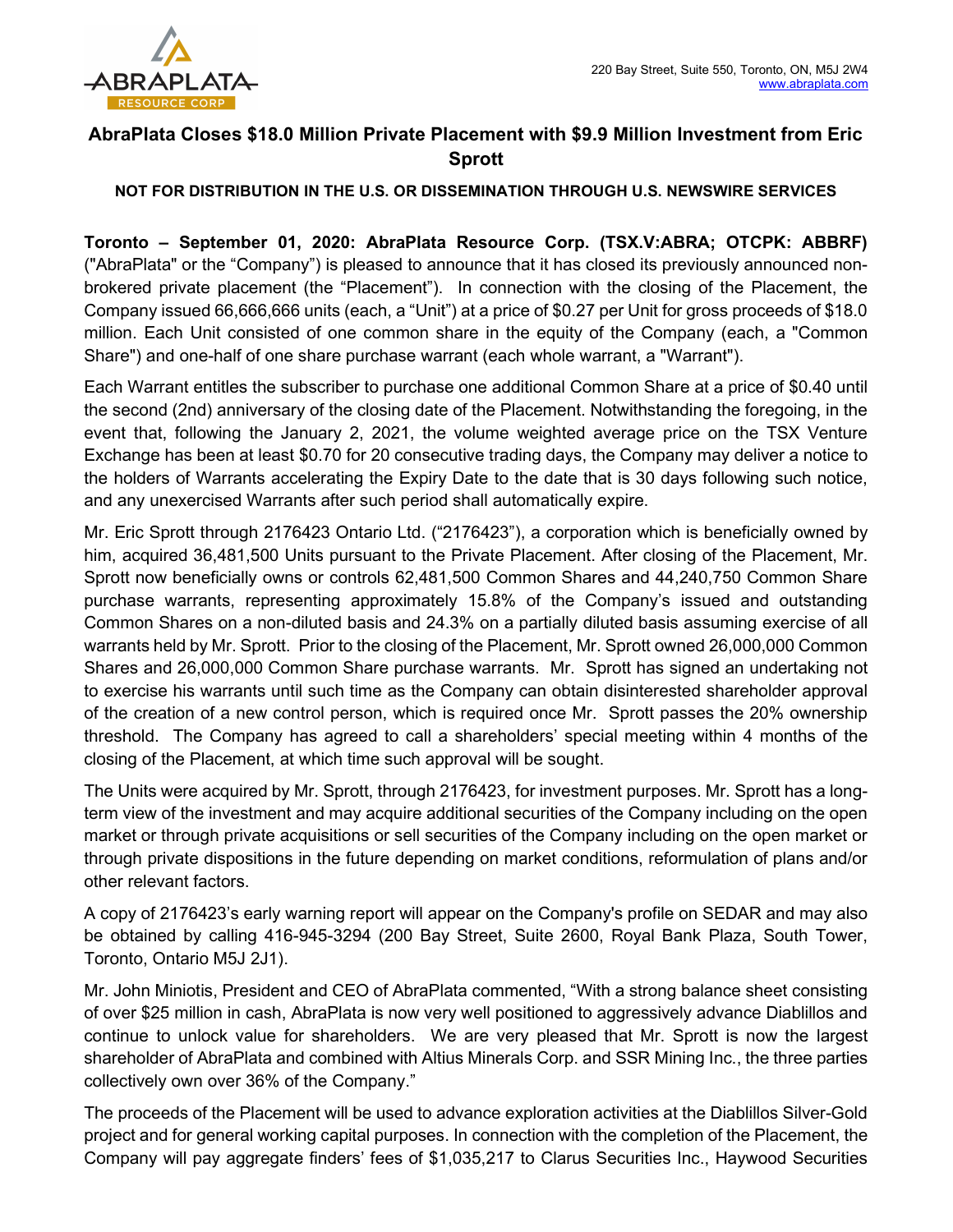Inc. and Canaccord Genuity Corp. and issue 4,000,000 broker warrants exercisable for Common Shares at a price of \$0.27 until the Expiry Date.

All securities issued in connection with the closing of the Placement are subject to a four-month-and oneday statutory hold period in accordance with applicable securities laws.

Mr. Sprott is an insider of the Company. In addition, officers and directors of AbraPlata subscribed in the Placement for an aggregate of 199,966 Units and the participation of such officers and directors of AbraPlata and Mr. Sprott in the Placement constitutes a "related party transaction" within the meaning of Multilateral Instrument 61-101 - Protection of Minority Security Holders in Special Transactions ("MI 61- 101"). The Placement is exempt from the formal valuation and minority shareholder approval requirements of MI 61-101 pursuant to section 5.5(a) and section 5.7(1)(a) as the fair market value of the participation of Mr. Sprott and the directors and officers is not more than 25% of the Company's market capitalization. The Company did not file a material change report in respect of the related-party transaction at least 21 days prior to the closing of the Placement, which the Company deems reasonable in the circumstances so as to be able to avail itself of the proceeds of the Placement in an expeditious manner

The securities offered in the Placement have not been, and will not be, registered under the United States Securities Act of 1933, as amended (the "U.S. Securities Act") or any U.S. state securities laws, and may not be offered or sold in the United States or to, or for the account or benefit of, United States persons, absent registration or any applicable exemption from the registration requirements of the U.S. Securities Act and applicable U.S. state securities laws. This news release does not constitute an offer to sell or the solicitation of any offer to buy securities in the United States, nor in any other jurisdiction.

## About AbraPlata

AbraPlata is a mineral exploration company with a diversified portfolio of silver-gold and copper exploration projects in Argentina and Chile. The Company is focused on advancing its 100%-owned Diablillos silver-gold project in the mining-friendly Salta province of Argentina, which is well-advanced, with more than US\$40 million spent historically on exploration with drilling ongoing and an initial open pit PEA completed in 2018. The Company is led by an experienced management team and has long-term supportive shareholders including Mr. Eric Sprott, Altius Minerals and SSR Mining. In addition, AbraPlata owns the Arcas project in Chile where Rio Tinto has an option to earn up to a 75% interest by funding up to US\$25 million in exploration. AbraPlata is listed on the TSX-V under the symbol "ABRA".

For further information please visit the AbraPlata website at www.abraplata.com or contact:

John Miniotis, President & CEO john@abraplata.com Tel: +1 416-306-8334

## Cautionary Statements

This news release includes certain "forward-looking statements" under applicable Canadian securities legislation. Forward-looking statements are necessarily based upon a number of estimates and assumptions that, while considered reasonable, are subject to known and unknown risks, uncertainties, and other factors which may cause the actual results and future events to differ materially from those expressed or implied by such forward-looking statements. All statements that address future plans, activities, events or developments that the Company believes, expects or anticipates will or may occur are forward-looking information. There can be no assurance that such statements will prove to be accurate, as actual results and future events could differ materially from those anticipated in such statements. Accordingly, readers should not place undue reliance on forward-looking statements. The Company disclaims any intention or obligation to update or revise any forward-looking statements, whether as a result of new information, future events or otherwise, except as required by law.